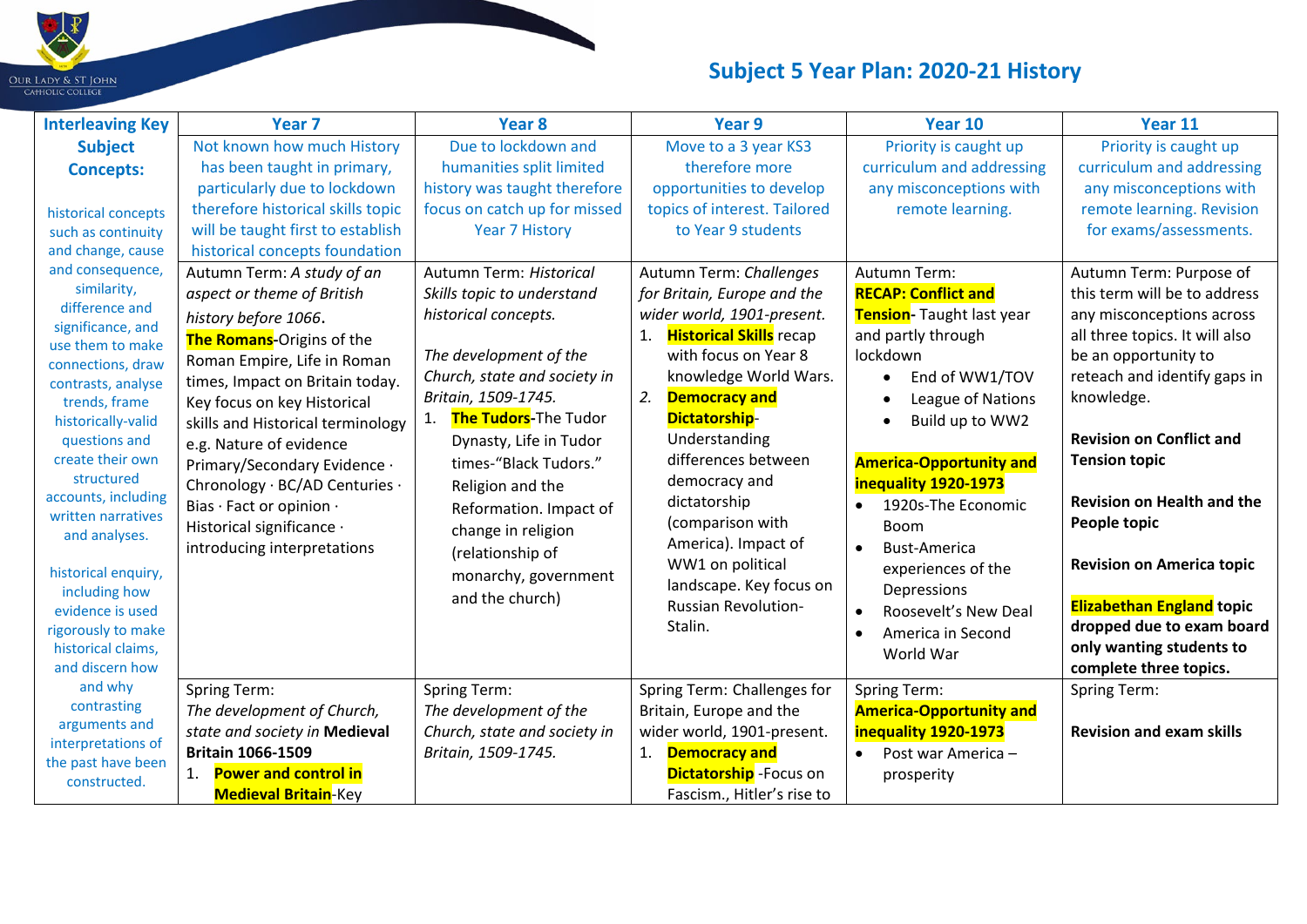

## **Subject 5 Year Plan: 2020-21 History**

| historical<br>perspective by<br>placing their<br>growing knowledge<br>into different<br>contexts,<br>understanding the<br>connections<br>between local,<br>regional, national<br>and international<br>history; between<br>cultural, economic,<br>military, political,<br>religious and social<br>history; and<br>between short- and<br>long-term<br>timescales. | focus-The Battle of<br>Hastings<br>Life in Medieval times.<br>2.<br>William's control-<br>Question the role of a<br>leader and their power.<br>Focus on Crusades - impact<br>on Asia and impact on<br>Europe.                                                                                                     | The Stuarts-: Who had<br>more power, King or<br>Parliament?<br><b>Restoration Nation-</b><br>2.<br>Focus in key events such<br>as The Great Plague and<br>Great Fire of London<br>Ideas, political power,<br>industry and empire in<br>Britain, 1745-1901.<br>1. The slave trade with<br>impact of slavery on Africa -<br>Africa pre slavery and<br>misconceptions around<br>generalising Africa as a<br>whole. | power and life in Nazi<br>Germany. Focus on<br>China - Mao. Focus on<br>Italy - Mussolini.<br>At least one study of a<br>significant society or issue in<br>world history and its<br>interconnections with other<br>world developments.<br>Terrorism-<br>2.<br>Understanding what<br>terrorism is? Examples,<br>challenging<br>misconceptions with<br>religion and terrorism,<br>Case study Jo Cox and<br>Lee Rigby. | American Civil Rights -<br>$\bullet$<br>peaceful protest versus<br>violent<br>Kennedy and Johnson<br>$\bullet$<br><b>Feminism Movement</b><br>and role of women<br>(compare with today)                                                                                                                              |                     |
|-----------------------------------------------------------------------------------------------------------------------------------------------------------------------------------------------------------------------------------------------------------------------------------------------------------------------------------------------------------------|-------------------------------------------------------------------------------------------------------------------------------------------------------------------------------------------------------------------------------------------------------------------------------------------------------------------|-----------------------------------------------------------------------------------------------------------------------------------------------------------------------------------------------------------------------------------------------------------------------------------------------------------------------------------------------------------------------------------------------------------------|----------------------------------------------------------------------------------------------------------------------------------------------------------------------------------------------------------------------------------------------------------------------------------------------------------------------------------------------------------------------------------------------------------------------|----------------------------------------------------------------------------------------------------------------------------------------------------------------------------------------------------------------------------------------------------------------------------------------------------------------------|---------------------|
|                                                                                                                                                                                                                                                                                                                                                                 | Summer Term:<br>The development of the Church,<br>state and society in Britain,<br>1509-1745.<br>The Tudors-The Tudor<br>1.<br>Dynasty, Life in Tudor<br>times-"Black Tudors."<br>Religion and the<br>Reformation. Impact of<br>change in religion<br>(relationship of monarchy,<br>government and the<br>church) | Summer Term:<br>Ideas, political power,<br>industry and empire in<br>Britain, 1745-1901.<br>1. Recap slave trade and<br>impact of slave trade<br>globally. The industrial<br><b>Revolution with key study</b><br>on local area<br>ideas, political power,<br>industry and empire in<br>Britain, 1745-1901                                                                                                       | Summer Term: At least one<br>study of a significant society<br>or issue in world history and<br>its interconnections with<br>other world developments<br>Terrorism-Impact on<br>1.<br>the world, reactions<br>from different world<br>leaders. Identifying<br>terrorist attacks.<br>Remembering terrorist<br>attacks.<br><b>America Civil Rights -</b><br>2.<br>Struggle for equality.                               | Summer Term:<br><b>Health and the People</b><br>Medicine stands still,<br>$\bullet$<br>impact of ancient<br>Greece and Roman<br>Empire<br>The beginnings of<br>change, sharing ideas<br>globally and advancing<br>medical knowledge<br>A Revolution in<br>$\bullet$<br>medicine, migration and<br>development in new | <b>Summer Term:</b> |